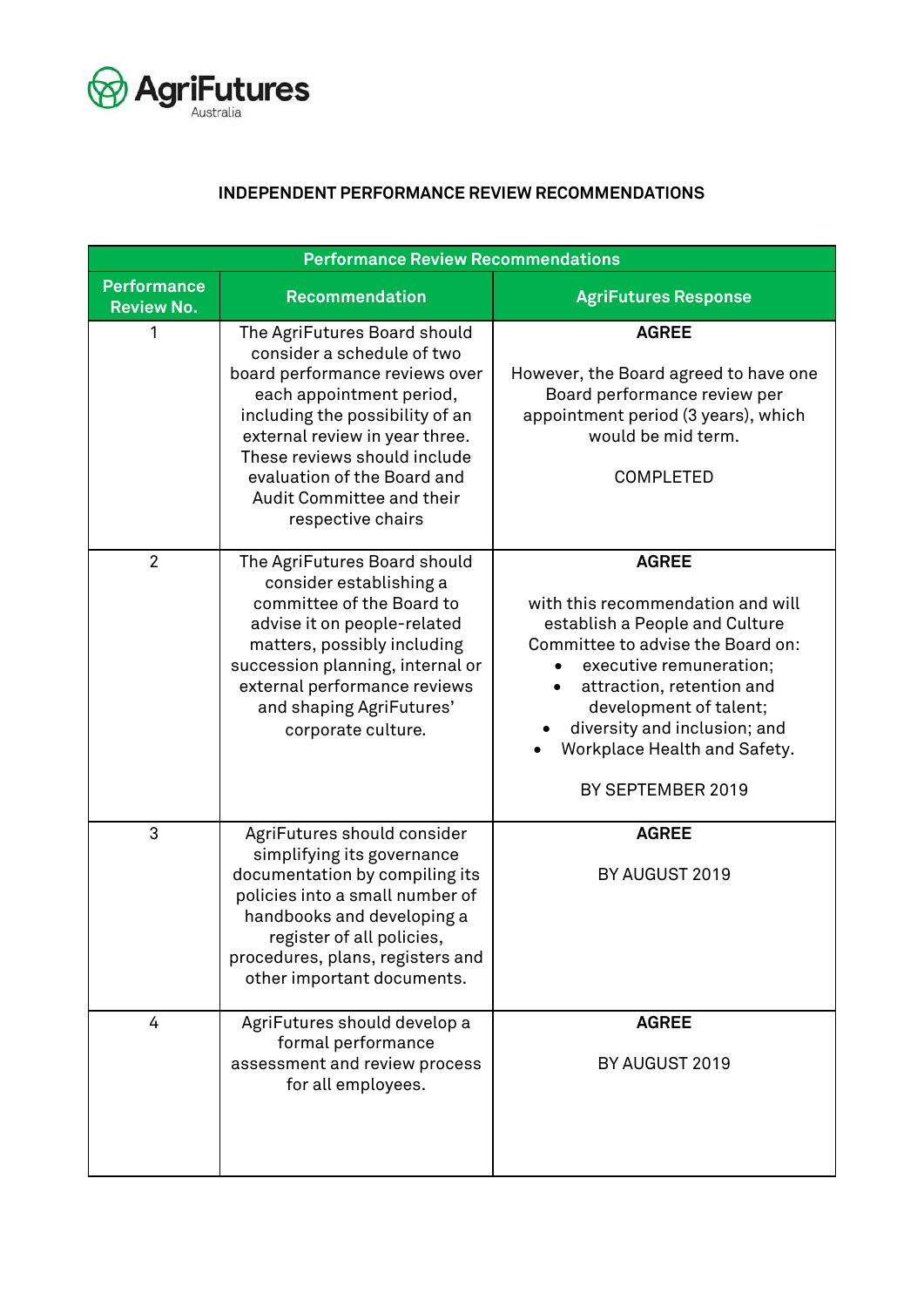

| 5 | AgriFutures should consider<br>developing short summaries of<br>its key documents e.g. strategic<br>plan, annual operating plan, and<br>annual report (see also<br>recommendation 15).                                                                                             | <b>AGREE</b><br>Annual Grower Report for each levied<br>industry<br>BY NOVEMBER 2019<br>(AgriFutures already has<br>'Strategy-On-One-Page')                                                                              |
|---|------------------------------------------------------------------------------------------------------------------------------------------------------------------------------------------------------------------------------------------------------------------------------------|--------------------------------------------------------------------------------------------------------------------------------------------------------------------------------------------------------------------------|
| 6 | AgriFutures should separately<br>publish annual financial<br>statements for each of its levied<br>industries, showing at least the<br>most recent year's financial<br>performance and the budgeted<br>revenue and expenditure for the<br>current year.                             | <b>AGREE</b><br>BY AUGUST 2019                                                                                                                                                                                           |
| 7 | AgriFutures should develop an<br>R&I progress report, aligned<br>with the evaluation framework,<br>that can be used by the Board<br>and senior management to<br>enhance oversight of RD&E<br>activities.                                                                           | <b>AGREE</b><br><b>COMPLETE</b>                                                                                                                                                                                          |
| 8 | AgriFutures should develop and<br>publish a more comprehensive<br>evaluation framework that<br>allows for greater clarity for its<br>activities across the four<br>Arenas. This would include<br>reviewing the KPIs and targets<br>for each of the priorities in<br>arenas 1 to 4. | <b>AGREE</b><br>Additional workshop to be scheduled.<br>BY AUGUST 2019                                                                                                                                                   |
| 9 | AgriFutures should ensure it<br>meets formally with NFF and<br>ACMF every six months and that<br>it engages more actively with<br>both organisations in planning<br>and reporting.                                                                                                 | <b>AGREE</b><br>Every 6 months for National Farmers<br>Federation (NFF) and annually for<br><b>Australian Chicken Meat Federation</b><br>(ACMF) as this is what both of these<br>representative organisations preferred. |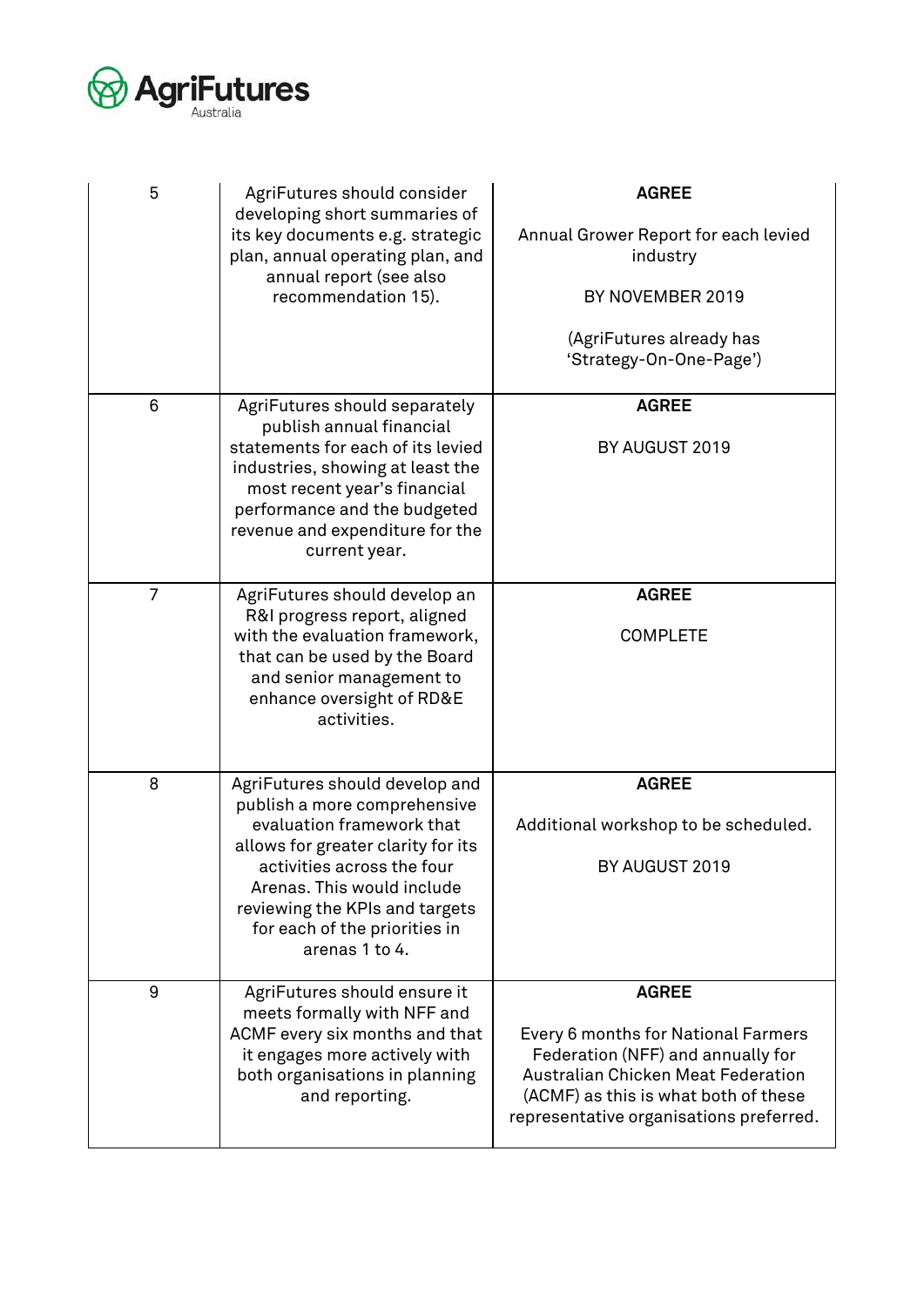

| 10 | AgriFutures should continue to<br>improve its engagement and<br>communication with levy-<br>paying (and emerging industry)<br>stakeholders to ensure that<br>relationships are constructive<br>and industry input to RD&E<br>investment priorities is<br>effective. | <b>AGREE</b><br><b>ONGOING</b>                                                                                                             |
|----|---------------------------------------------------------------------------------------------------------------------------------------------------------------------------------------------------------------------------------------------------------------------|--------------------------------------------------------------------------------------------------------------------------------------------|
| 11 | AgriFutures should develop and<br>communicate a narrative that<br>defines the value proposition of<br>enhanced cross-linkage<br>between the four Arenas for all<br>stakeholders.                                                                                    | <b>AGREE</b><br>The new Monitoring, Evaluation,<br>Reporting and Improvement (MERI)<br>Framework diagram will note this.<br><b>ONGOING</b> |
| 12 | AgriFutures should review the<br>terms of reference and process<br>of induction of panel chairs and<br>other members to ensure that<br>panels provide effective and<br>efficient advice on industry<br>investment priorities.                                       | <b>AGREE</b><br>BY SEPTEMBER 2019                                                                                                          |
| 13 | AgriFutures should consider<br>conducting ex-post impact<br>assessments or ex-ante<br>benefit-cost analyses of some<br>projects funded within arena 1<br>(People and Leadership) and in<br>arena 2 (National Challenges<br>and Opportunities).                      | <b>AGREE</b><br>BY DECEMBER 2019                                                                                                           |